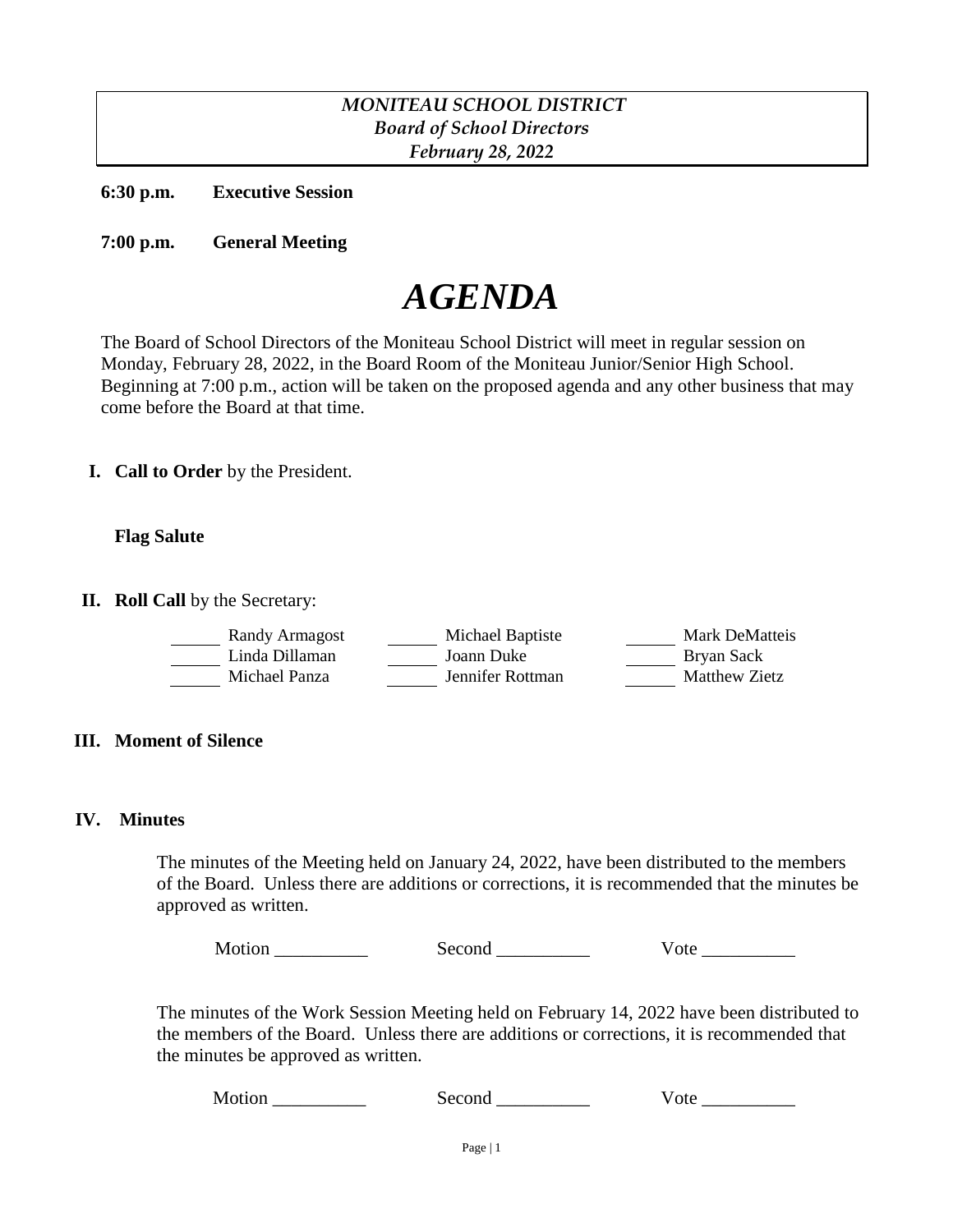## **V. Communications**

## **A. Public Communications**

# **B. Reports of Board Sub-Committees**

| Athletic/Extracurricular Activities |
|-------------------------------------|
| Finance                             |
| Vocational/Technical                |
| Technology                          |
| Act 48                              |
| Transportation                      |
|                                     |

# **C. Superintendent's Report** – Mrs. Schnelle

#### **D. Staff Communications**

# **VI. Old Business-NONE**

#### **VII. Personnel**

Recommend the Board approve:

1. The following individuals for the 2021-2022 school year, pending receipt of all necessary paperwork.

| Patrick Rumbaugh    | Head Boys Varsity Track & Field Coach       |
|---------------------|---------------------------------------------|
| Susan Scialabba     | Head Girls Varsity Track & Field Coach      |
| Kevin Jewel         | Assistant Girls Varsity Track & Field Coach |
| Amanda Negley       | Assistant Girls Varsity Track & Field Coach |
| <b>Bob Rottman</b>  | Head Varsity Softball Coach                 |
| Ross Martin         | Head Varsity Baseball Coach                 |
| Garrick Lapusnak    | <b>Assistant Varsity Baseball Coach</b>     |
| <b>Kaitlyn Loos</b> | Head Volleyball Coach (both positions)      |
| Matt Grossman       | Volunteer Track & Field Pole Vault          |
| Mark Kosick         | <b>Volunteer Boys Track Events</b>          |
| <b>Jake Patton</b>  | <b>Volunteer Hurdle Events</b>              |
| Gregg Ryder         | <b>Volunteer Girls Track Events</b>         |
| Carolyn Kelly       | <b>Volunteer Jumping Events</b>             |
| <b>Todd Minnear</b> | Volunteer Jr. High Baseball Coach           |

- 2. The resignation of Jereme Loos as Boys Assistant Track & field Coach and approve posting for the position.
- 3. The following individuals as Dassa McKinney Volunteers for the 2021-2022 school year.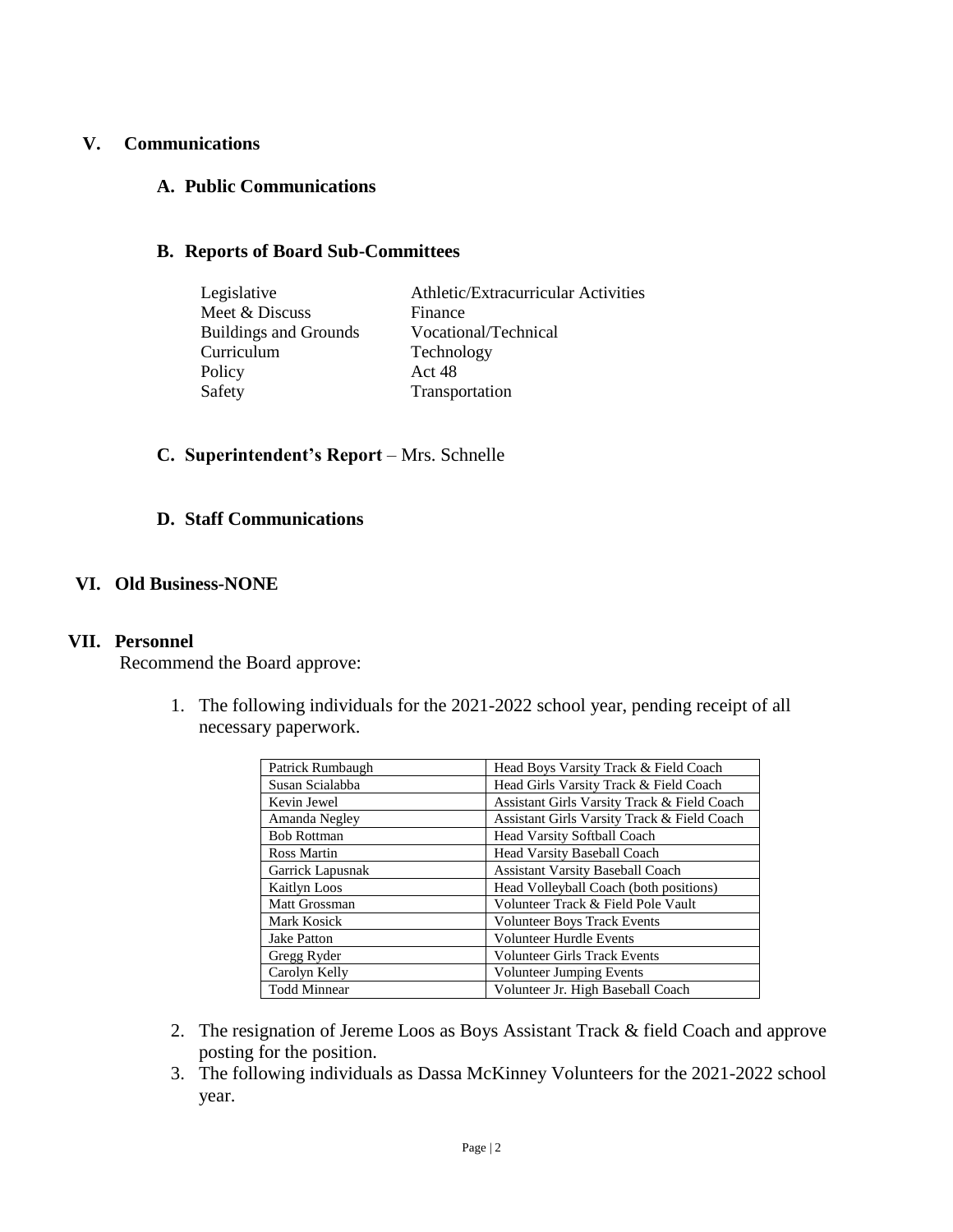| Erica Blake            | Dassa parties, chaperone & PTO          |
|------------------------|-----------------------------------------|
| Angie Brinkley         | HS Drama /Ensemble, musical & chaperone |
| Andrea Budmark         | Dassa parties, chaperone & PTO          |
| Shannon Campbell       | Dassa parties, chaperone & PTO          |
| Tia Durham             | Dassa parties, chaperone & PTO          |
| Joyce Fuhs             | Dassa Parties, Chaperone & PTO          |
| <b>Tifany Helfrich</b> | Dassa parties, chaperone & PTO          |
| Marcee Klixbull        | Dassa parties, chaperone & PTO          |
| <b>Kevin Kniess</b>    | Dassa parties, chaperone & PTO          |
| Kelly (Rugg) Kohlmeyer | Dassa parties, chaperone & PTO          |
| Alicia Rowley          | Dassa parties, chaperone & PTO          |
| Jennifer Soose         | Dassa PTO                               |
| <b>Troy Stewart</b>    | Dassa parties, chaperone & PTO          |
| Cassidy Suhoney        | Dassa parties, chaperone & PTO          |
| Donald VanGorder       | Dassa parties, chaperone & PTO          |
| Marsha VanGorder       | Dassa parties, chaperone & PTO          |

- 4. Sara Hull as an Emergency Substitute Teacher for the 2021-2022 school year, pending receipt of all necessary paperwork.
- 5. Kevin Grejda as a Speech Therapist position at a Master's Degree, level to be determined by pending transcripts, for the 2022-2023 school year.
- 6. Christopher Sullivan as a Substitute Food Service Worker for the 2021-2022 school year, pending the receipt of all necessary paperwork.
- 7. Amanda Jackson as a Cafeteria Monitor at the Dassa McKinney Elementary School, pending receipt of all necessary paperwork.

| Recommend the Board approve the Personnel Items: |        |      |  |
|--------------------------------------------------|--------|------|--|
| Motion                                           | Second | Vote |  |
|                                                  |        |      |  |

# **VIII. Conference Request-NONE**

#### **IX. Field Trip Request**

Recommend the Board approve:

- 1. Approximately 8-10 students to Dassa McKinney Elementary to have the musical kids perform for the students at Dassa on March 4, 2022 at no cost to the district.
- 2. Approximately one student to Butler Radio Network, Butler, PA to promote the Moniteau School District Musical on March 10, 2022 at a cost of \$125 to the district.
- 3. Approximately 35 FFA students to Lawrence County Fairgrounds, New Castle, PA to the FFA Career Development Day at a cost of \$453.14 to the district.
- 4. Approximately 24 FFA students to Alameda Park, Butler, PA for the Envirothon Competition on April 26, 2022 at a cost of \$453.14 to the district.

| Recommend the Board approve the Field Trip Item: |        |      |  |
|--------------------------------------------------|--------|------|--|
| Motion                                           | Second | Vote |  |
|                                                  |        |      |  |

#### **X. Miscellaneous New Business**

Recommend the Board approve: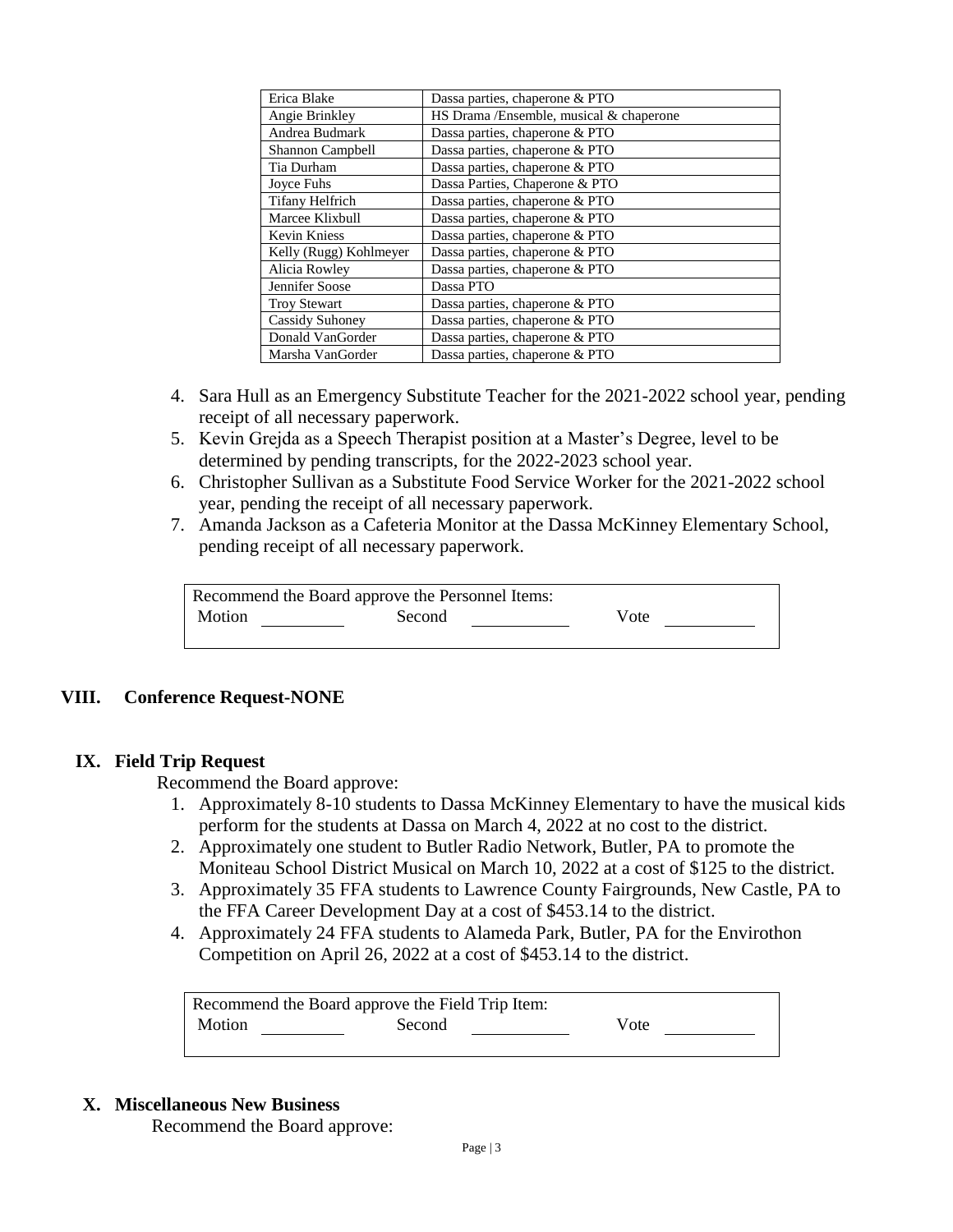- 1. Second reading of Policy 611(Purchases Budgeted)(No updates, just reviewed)
- 2. Second reading of Policy 006 (Meetings).
- 3. Second reading of Policy 610(Purchases Subject to Bid/Quotation).
- 4. Second reading of Policy 810.1(Drug/Alcohol Testing-Covered Drivers).
- 5. Midwestern Intermediate Unit IV General Operating Budget for 2022-2023 school year.
- 6. The Moniteau School District Calendar for the 2022-2023 school year.

| Recommend the Board approve Miscellaneous New Business Items: |        |      |  |
|---------------------------------------------------------------|--------|------|--|
| Motion                                                        | Second | Vote |  |

#### **X. Finances**

Recommend the Board Approve:

1. Recommend acceptance of the Financial Reports pending final audit.

| Financial Reports as of:                                 | January 31, 2022   |
|----------------------------------------------------------|--------------------|
| General Fund - First National Bank                       | \$<br>6,309,250.68 |
| Pennsylvania Local Government<br><b>Investment Trust</b> | 3,083.43           |
| <b>Total General Fund</b>                                | \$<br>6,309,250.68 |
| Payroll Fund - First National Bank                       | \$                 |
| <b>Capital Projects Fund</b>                             | \$<br>951.26*      |
| <b>HS Student Activity Fund</b>                          | 35.091.76          |
| Principal's / Student Body Fund - Secondary              | \$<br>21,998.71    |
| Principal's/ Student Body Fund - Elementary              | \$<br>27,617.33    |
| Athletic Fund                                            | \$<br>10.637.81    |
| Food Service Fund                                        | \$<br>523.385.38   |
| Electronic Payments for Month Ended<br>1/31/2022         | 585,031.06         |

\*Account to be closed and balance transferred to general fund after audit.

2. Recommend approval of payment of bills, pending final audit in the amount of \$2,559,118.58. This total consists of \$957,968.11 in pre-paid January 2022 bills, \$585,031.06 in January 2022 Electronic Disbursements and \$1,016,119.41 for 2022 in February Bills.

| Recommend the Board approve the Conference Requests Items: |        |      |
|------------------------------------------------------------|--------|------|
| Motion                                                     | Second | Vote |